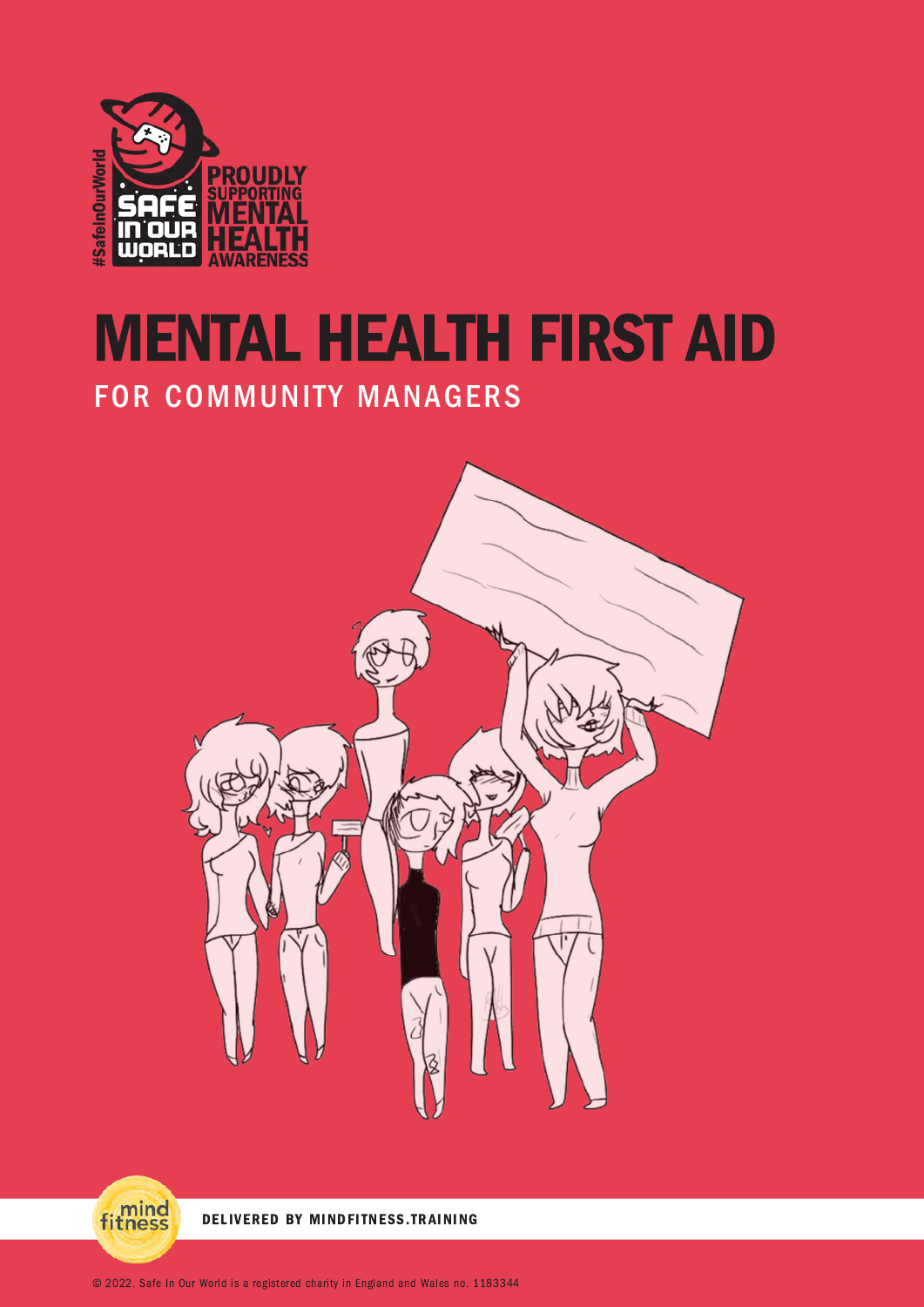### **MENTAL HEALTH FIRST AID TRAINING for COMMUNITY MANAGERS**

## IT'S HAPPENING AGAIN IN 2022!

The role of the Community Manager can seem limitless and, without clear frameworks and defined expectations, the internal and external demands can also be overwhelming. Managing online communities presents significant challenges that require a confident set of supportive peer skills. Community Managers also need to know about the relevant professional resources available to them should they need to refer people onwards for support. Safe In Our World has developed a course, in conjunction with Mind Fitness, that will provide the knowledge, confidence and practical skills for delegates to be able to effectively set boundaries, provide nonclinical Mental Health Support and know how to take care of their own, and their community's wellbeing.

# *This course assembles current best practice around Mental Health First Aid and applies these principles to the specific challenges that Community Managers have to cope with.*

### **Course Overview**

- 4 individual sessions of 3 hours each delivered over a 2 week period
- Individual learning coursework in between each session
- Aims of Safe in Our World Mental Health First Aid certification
- Understanding mental health, stigma and discrimination
- Key legislation, policy and insights from the World Health Authority
- Recognising the primary mental health issues
- Anxiety disorders
- Mood disorders
- Substance misuse disorders
- Understanding the RESPOND framework
- Applying the RESPOND framework
- Establishing healthy boundaries and roles/responsibilities
- Understanding safeguarding and best practice guidelines
- Understanding intersectionality, diversity and best practice guidelines
- Conflict management/resolution skills